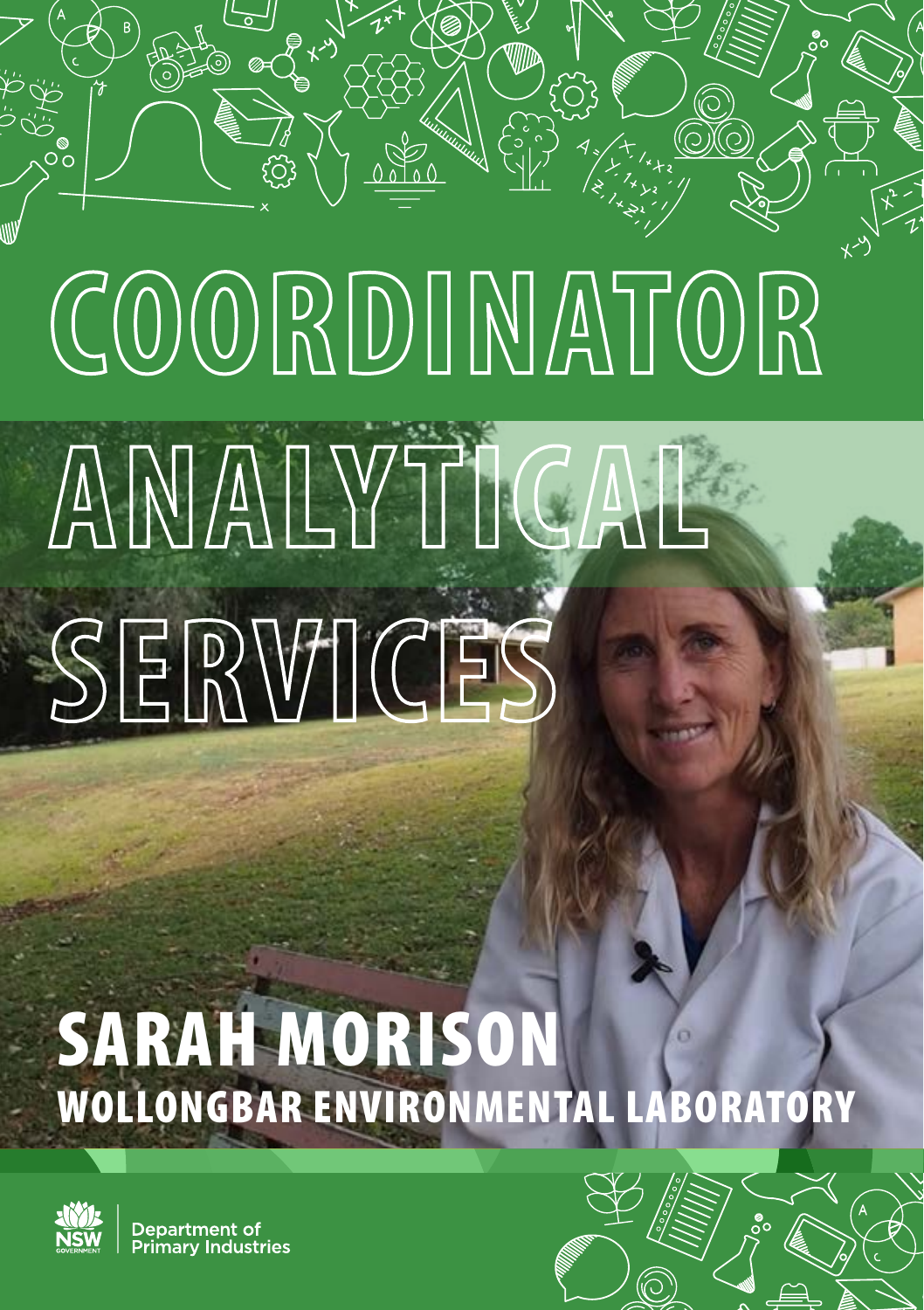### **PURPOSE OF YOUR ROLE**

Oversee the soil, water and plant tissue testing laboratory. This includes making sure turnaround time for getting results to clients is short while maintaining accuracy, looking for external contracts for analytical work, supporting research projects and making sure that we have the staff and the equipment to do the analysis required.

#### **How does that help build stronger primary industries?**

The information that analytical testing provides helps the Department of Primary Industries and producers improve agriculture, improve crop production and improve sustainability.



#### **A TYPICAL DAY IN YOUR ROLE**

My days vary a lot; some days my role is taken up with people management, other days I'll be in the lab analysing samples, sometimes I might have meetings with researchers about some upcoming analysis, or compiling big tenders for large projects of work. It's quite varied which keeps it interesting.



#### **PERSONAL ATTRIBUTES THAT ARE USEFUL IN THIS ROLE?**

- For a laboratory role it's really important to be meticulous and methodical.
- You need to be comfortable with dealing with large amounts of data
- Able to troubleshoot and think outside the box when needed so an analytical mind is beneficial.
- $\blacksquare$  It also helps to be really curious, wanting to know 'why' all the time.



#### **TRAINING / EDUCATION**

I have an analytical sciences degree, but other staff have different degrees including pure chemistry or environmental science and some of our staff have completed a Laboratory Skills course through providers like TAFE NSW.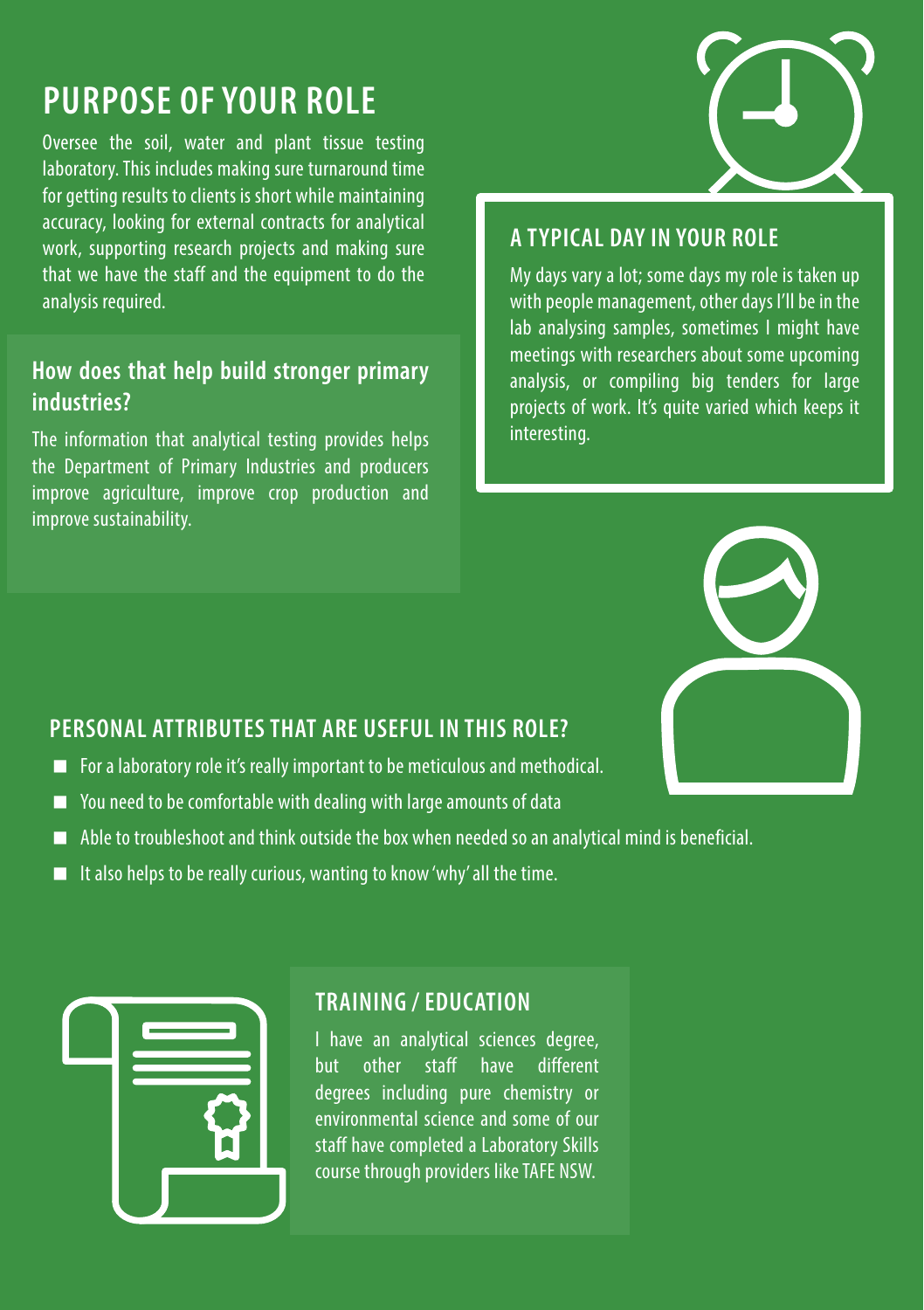### ience is a really broad field and a science degree can *give you so many different options. If you enjoy science follow your interest and see where it leads you! "*

#### **WHAT IMPACT DO YOU SEE TECHNOLOGY HAVING IN THIS FIELD IN THE NEXT 20 YEARS?**

Technology plays a huge role in what we do already, 80% of this work is automated and there is more coming. You still need to understand what the instrument is doing, why it is doing it and how so that if things go wrong you can fix it. Some days we have to do the analysis manually while a piece of equipment is repaired. Technology is amazing in the laboratory, it speeds up the work and keeps our results repeatable but you definitely need to have the understanding behind what you're doing.





I love that I get to work with a lot of really interesting people with really varied backgrounds, every day you're surrounded by people with amazing knowledge so there's always something to learn when you come to work.

Helping people understand the limitations of analytical testing can be difficult.

#### **DOES CREATIVITY PLAY A PART IN THIS ROLE?**

Definitely, when you know the results are wrong and you need to work backwards to figure out why, you will quite often have to think outside the box to solve it. There is not as much creativity in the analysis because for laboratory testing to be really accurate it has to be done in the same way every time to have repeatability.